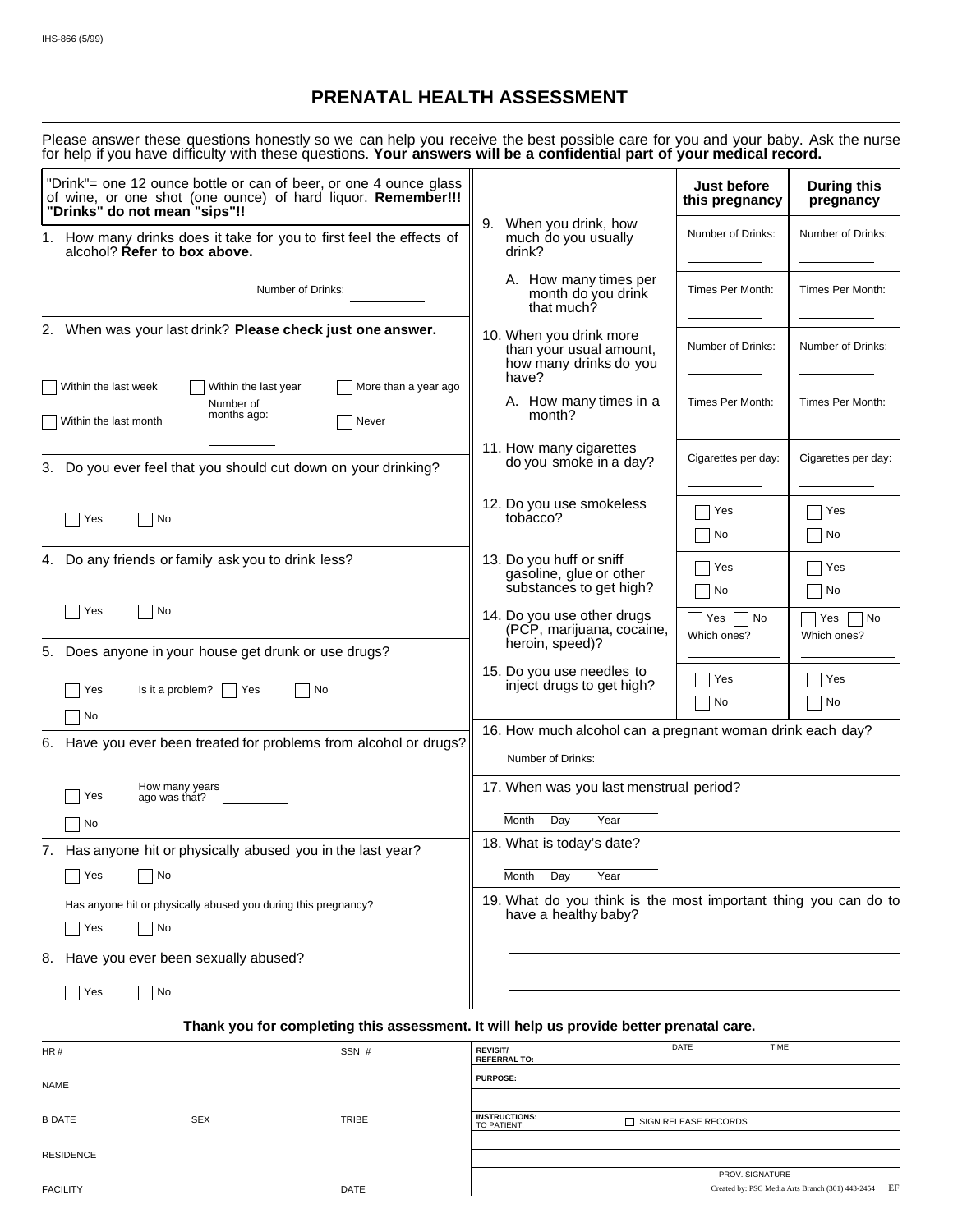## **INSTRUCTIONS FOR COMPLETING THE IHS-866 PRENATAL HEALTH ASSESSMENT FORM**

This questionnaire is designed to identify pregnant women who abuse alcohol and other substances so that appropriate treatment can be provided as soon as possible during the pregnancy to reduce the adverse effects on the developing fetus. This is a self-administered questionnaire that takes only a few minutes of nursing time to administer and collect. Preliminary results from its use in several IHS facilities in the Northern Plains indicate that the proportion of women identified with substance abuse problems increases several fold through the use of such a tool compared to the usual prenatal interview. The results of the questionnaire provide useful clinical information for the primary care provider to tailor appropriate health education messages and to refer prenatal patients for treatment when indicated. In order to be fully effective as a clinical and educational tool, it should be scored by a nurse or other health professional and appropriate counseling and treatment provided.

#### **Using the Prenatal Health Assessment to Determine Prenatal Alcohol Consumption and Risk Factors for Drinking During Pregnancy**

Follow the steps below to determine whether the woman drank or is at risk for drinking alcohol during pregnancy:

- **Step 1:** In questions 9 and 10, is there any alcohol use indicated DURING THIS PREGNANCY? If yes, review entire questionnaire with patient. If no, **CONTINUE.**
- NOTE: If the answer to question 10 is 5 OR MORE DRINKS, the woman should be counseled about binge drinking.
- **Step 2:** Determine how many months pregnant the woman is by using the following process:
	- 1) Add 14 days to the date of the last menstrual period (question 17) Example: 10/12/98 + 14 days = 10/26/98 (date of conception)
	- 2) Starting with today's date (question 18), count back to the date of conception to determine the number of months pregnant Example: From 1/6/99 to 10/26/98, the woman is 2 months 11 days pregnant
- **Step 3:** Comparing the answer calculated in step 2 to the woman's answer to question 2, did the woman drink during pregnancy?

If yes, review entire questionnaire with patient. If no, **CONTINUE.** 

**Step 4:** Is the answer to question 1 "3 or more drinks"?

If yes, the woman is at risk for drinking during pregnancy. Review entire questionnaire with patient. If no, **CONTINUE.** 

**Step 5:** Is there one or both questions answered "yes" in questions 3-4?

If yes, the woman is at risk for drinking during pregnancy. Review entire questionnaire with patient. If no, **CONTINUE.** 

**Step 6:** Is the answer to question 5 "yes"?

If yes, the woman is at risk for drinking during pregnancy. Review entire questionnaire with the patient If no, **CONTINUE.** 

**Step 7:** Is the answer to question 6 "yes"?

If yes, the woman is at risk for drinking during pregnancy. Review entire questionnaire with patient.

NOTE: Women who answer "yes," but also indicate that they have received treatment and have remained sober for two years have a good chance of remaining sober.

If no, **CONTINUE.** 

**Step 8:** Did the woman indicate that she drank JUST BEFORE this pregnancy in either question 9 or 10?

If yes, the woman is at risk for drinking during pregnancy. Review entire questionnaire with patient. If no, **CONTINUE.** 

**Step 9:** Is the answer to question 16, 1 OR MORE DRINKS?

If yes, the woman is at risk for drinking during pregnancy. Review entire questionnaire with patient. If no, the woman is not drinking during pregnancy and does not have risk factors for drinking during pregnancy. Routine prenatal care should be provided.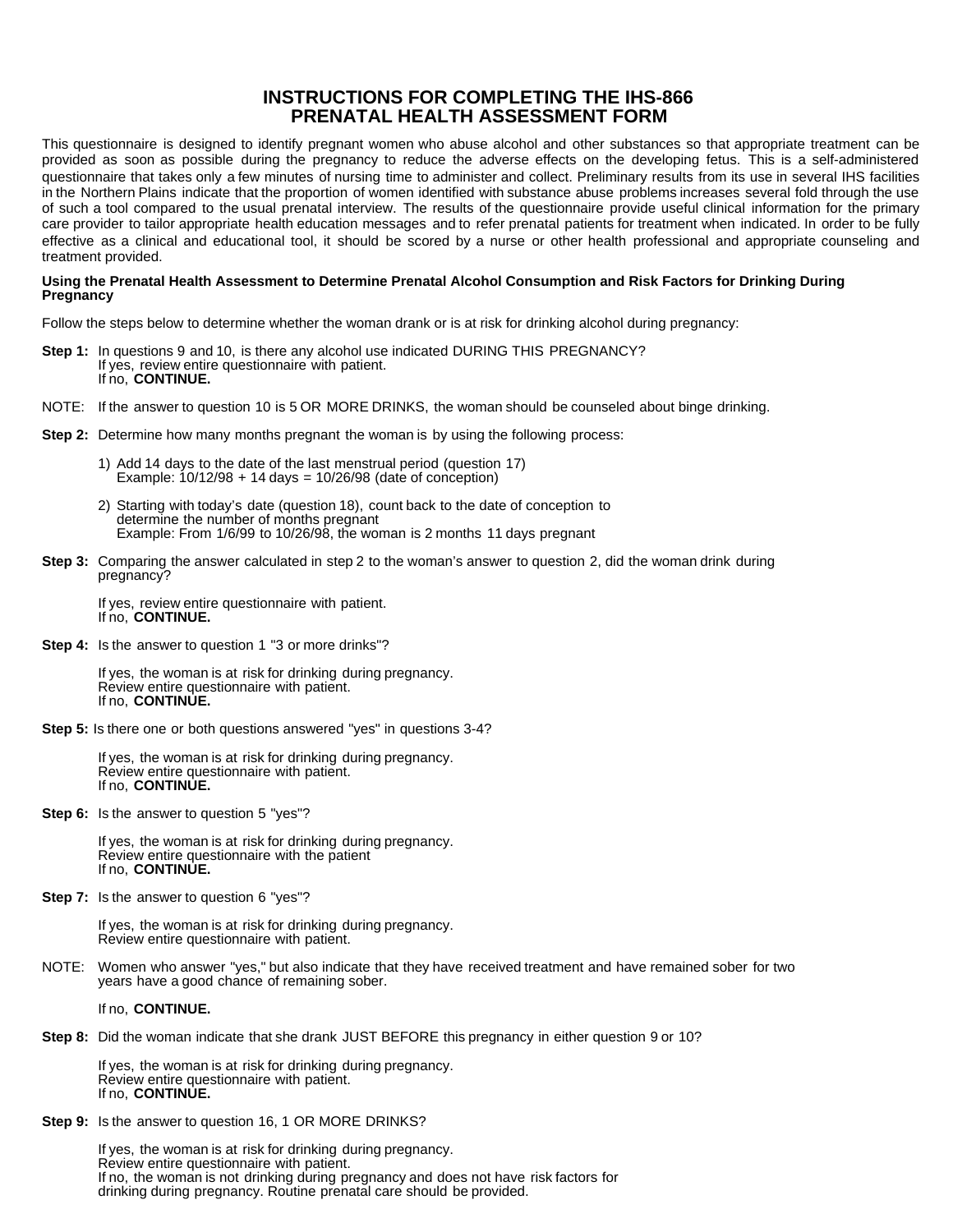NOTE: Patients who have positive responses to questions 11-15 may have exposed the fetus to these substances. Appropriate counseling and treatment should be provided for tobacco use cessation and avoidance of illicit drugs and inhalants to improve fetal outcome.

The following procedures are recommended for its use:

- 1. Stamp the patient's addressograph card on the bottom left hand corner of the first page of the questionnaire.
- 2. The prenatal clinic nurse asks the prenatal patients to complete the questionnaire at the time of their first visit. The prenatal nurse or clerk may administer it to those patients who cannot read or understand the questionnaire. The questionnaire could be given or administered to the patients either before or after the usual prenatal interview that is conducted by the nurse.
- 3. The responsible health care provider reviews the questionnaire and completes any questions that have been left blank. This could be done by the clinic nurse, public health nurse, chemical dependency counselor, mental health/social services worker, physician, midwife, or appropriately trained community health worker. The questionnaire should then be scored and discussed with the patient. The completed questionnaire should be filed in the patient's medical record so that confidentiality is maintained.
- 4. The responsible health care provider should confirm all risk factors detected by this questionnaire, counsel the patient, and refer the patient for appropriate treatment, if she gives consent. The responsible health care provider should have a list of treatment resources available for the area.
- 5. If appropriate treatment is not available at the facility, this should then be documented. If the unmet need justifies additional services, these data can be used to help justify additional resources to meet those needs. In such a situation, the primary care providers and supportive health care workers would need to provide counseling to the best of their abilities.
- 6. Confidentiality of this information should be maintained as specified in the Privacy Act.
- 7. The problem lists of the mother and infant should indicate "maternal antepartum alcohol use" for women and infants identified with alcohol consumption during pregnancy.

### RATIONALE FOR INCLUSION OF QUESTIONS ON THE PRENATAL QUESTIONNAIRE

#### **(T= TOLERANCE A=ANNOY C=CUT DOWN E=EYE-OPENER)**

The TACE questionnaire has been widely used and validated as a screening tool for alcohol abuse in prenatal populations and for that reason is included in this questionnaire with some modifications based on our pilot experience as follows:

1. Question #1: Tolerance - This question was initially asked, "How many drinks does it take you to get high?"

We found that some of the prenatal patients thought being "high" meant totally drunk and for that reason the wording has been changed. Any patient answering 3 or more drinks is felt to be tolerant to the effects of alcohol.

- 2. Question #3: This is the "cut-down" question of the TACE questionnaire.
- 3. Question #4: Originally this was the "annoy" question in the TACE questionnaire. This was re-worded since some of our patients did not understand the word "annoy".
- 4. The "eye-opener" question of the TACE questionnaire was found to be ineffective and was eliminated from the Self-Administered Questionnaire.

Question #2 was included to determine when the patient last drank alcohol.

Question #5 is included to assess, the home environment of the patient which may be very important in determining the patient's support system.

Question #6 is included because of women who have previously been treated for alcohol or drugs may be at risk of resuming alcohol use during pregnancy. They should be evaluated more thoroughly by the primary care provider and referred for treatment if appropriate.

Question #7 is included to determine physical abuse experienced by the prenatal patient in the last year and during pregnancy. Women who have been abused should be counseled to obtain help in avoiding or ending abusive relationships. Abusive relationships are frequently associated with alcohol or other substance use. This question was included on the Pregnancy Information Program, a computerized assessment of a prenatal patient's lifestyle, that has been used as part of routine prenatal care at the IHS Hospital in Albuquerque, NM.

Question #8 is included to determine sexual abuse to the patient. Women who have been sexually abused may not be able to stop drinking or using drugs until issues related to the sexual abuse are assessed and treated by professional counselors. This question has not been validated or field tested but was felt by several reviewers to be the best way to assess sexual abuse. If the question is not useful or is inappropriate, it should be removed from the questionnaire. Each clinic using the Prenatal Health Asessment should develop plans on how to refer and follow-up with women who have been physically or sexually abused.

Question #9 - #10 are important to include because they assess both the frequency of drinking and binge drinking (defined as 5 or more drinks at a time). Binge drinking is felt to be a greater risk factor for FAS than drinking the same amount of alcohol in smaller amounts over a longer period of time.